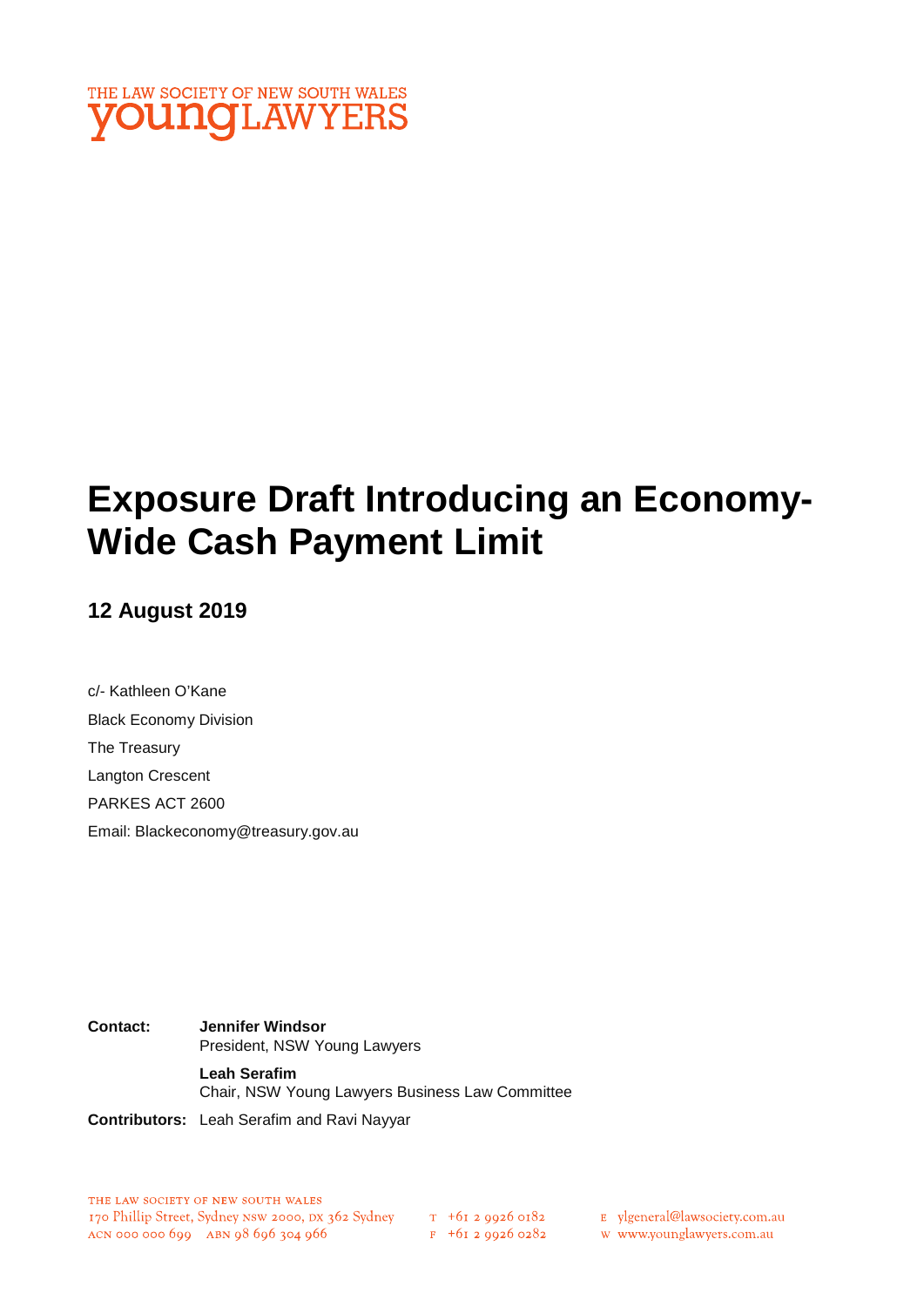### THE LAW SOCIETY OF NEW SOUTH WALES **VOUNOLAWYERS**

The NSW Young Lawyers Business Law Committee (**Committee**) makes the following submission in response to the Exposure Draft legislation introducing an economy-wide cash payment limit of \$10,000.

# **NSW Young Lawyers**

NSW Young Lawyers is a division of The Law Society of New South Wales. NSW Young Lawyers supports practitioners in their professional and career development in numerous ways, including by encouraging active participation in its 15 separate committees, each dedicated to particular areas of practice. Membership is automatic for all NSW lawyers (solicitors and barristers) under 36 years and/or in their first five years of practice, as well as law students. NSW Young Lawyers currently has over 15,000 members.

# **NSW Young Lawyers Business Law Committee**

The Committee comprises of a group of approximately 1,600 members interested in all aspects of business law who have joined together to improve their own knowledge of business law and foster increased understanding of this area in the profession. The Committee reviews and comments on legal developments across corporate and commercial law, banking and finance, superannuation, taxation, insolvency, competition and trade practices.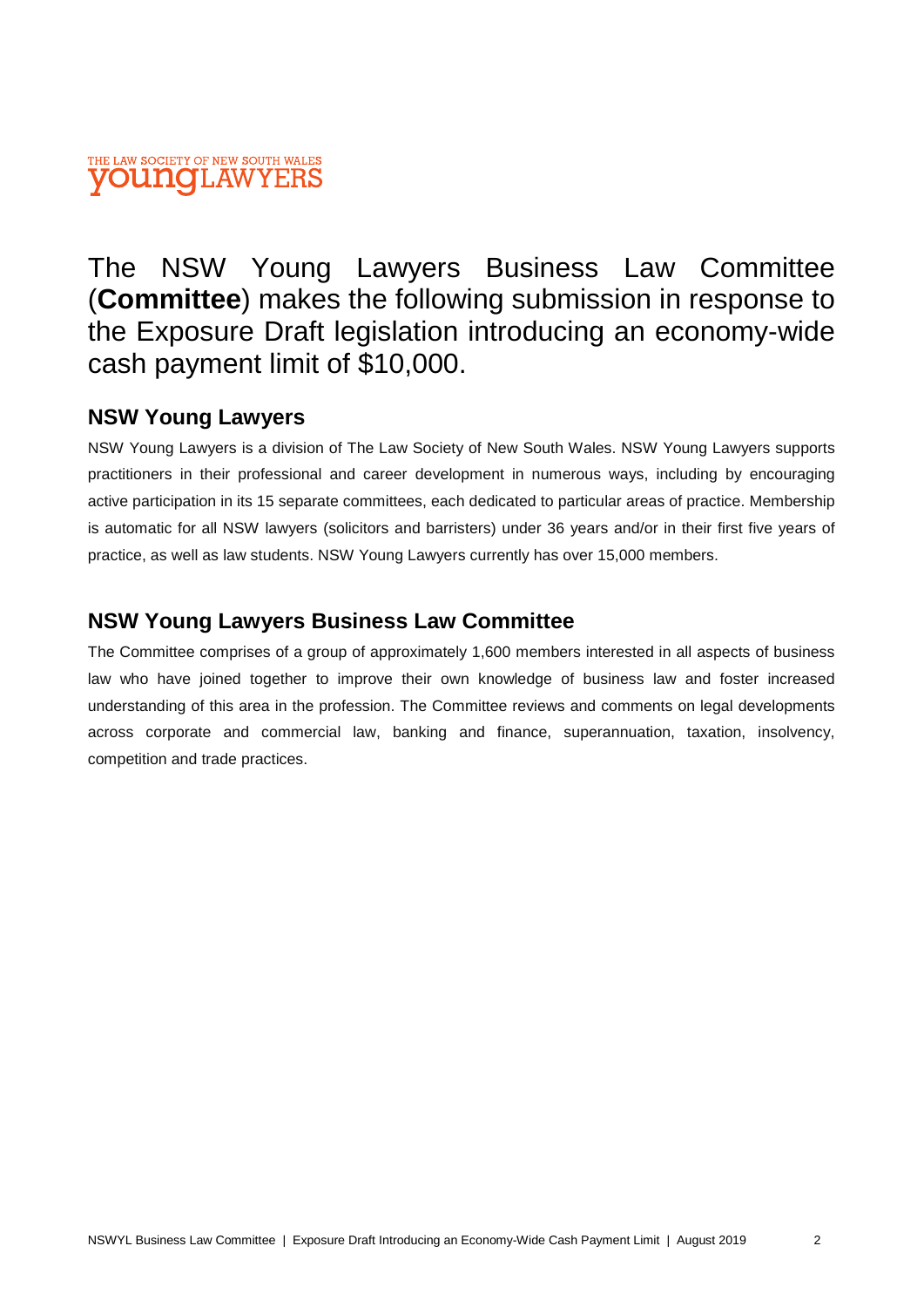## THE LAW SOCIETY OF NEW SOUTH WALES **OUNCILAWYEI**

# **Summary of Recommendations**

This submission is intended to provide broad comments on the Committee's views of the Exposure Draft legislation introducing the economy-wide cash payment limit policy. It builds on the submission dated 29 June 2018 previously lodged by the Committee<sup>1</sup> in respect to the Government's proposed response measures to the Black Economy Taskforce Final Report.<sup>2</sup>

- 1. The Committee does not support the measure.
- 2. The Committee accepts that the policy goal of combatting the black economy, money laundering and terrorism financing is of great importance to the Australian community.
- 3. However, while commendable in principle, the Committee is of the view that the measure proposed will not meaningfully address these issues in a practical sense nor have the explanatory materials (listed in the below under 'Introduction') afforded legitimate reasons to criminalise the relevant behaviour in the absence of underlying serious criminal conduct.
- 4. The policy intent must be clarified and consistent across all explanatory materials issued by Treasury.
- 5. Cash is legal tender and the restriction proposed by the cash payment limit is unjustified.
- 6. The Committee considers that the unintended negative consequences of the cash payment limit will outweigh the anticipated benefits to law enforcement authorities. The Committee considers the measure casts too wide a net.
- 7. The Committee considers the measure to be impractical to properly enforce, while increasing regulatory compliance costs for legitimate businesses, particularly smaller businesses.
- 8. The lack of protections and adequate defences for self-reporting or otherwise legitimate entities is of concern to the Committee.
- 9. The Committee does not consider that those individuals and businesses undertaking illegal activities will be deterred by the measure and will continue to participate in the black economy. The measure further fails to cover the use of cash in low-value transactions, which affect a greater proportion of the Australian population.

<sup>&</sup>lt;sup>1</sup> Leah Serafim and Ravi Nayyar, NSW Young Lawyers Business Law Committee, Submission to the Treasury, *Introducing an Economy-Wide Cash Payment Limit* (29 June 2018).

<sup>2</sup> Black Economy Taskforce, *Black Economy Taskforce: Final Report* (Report, October 2017).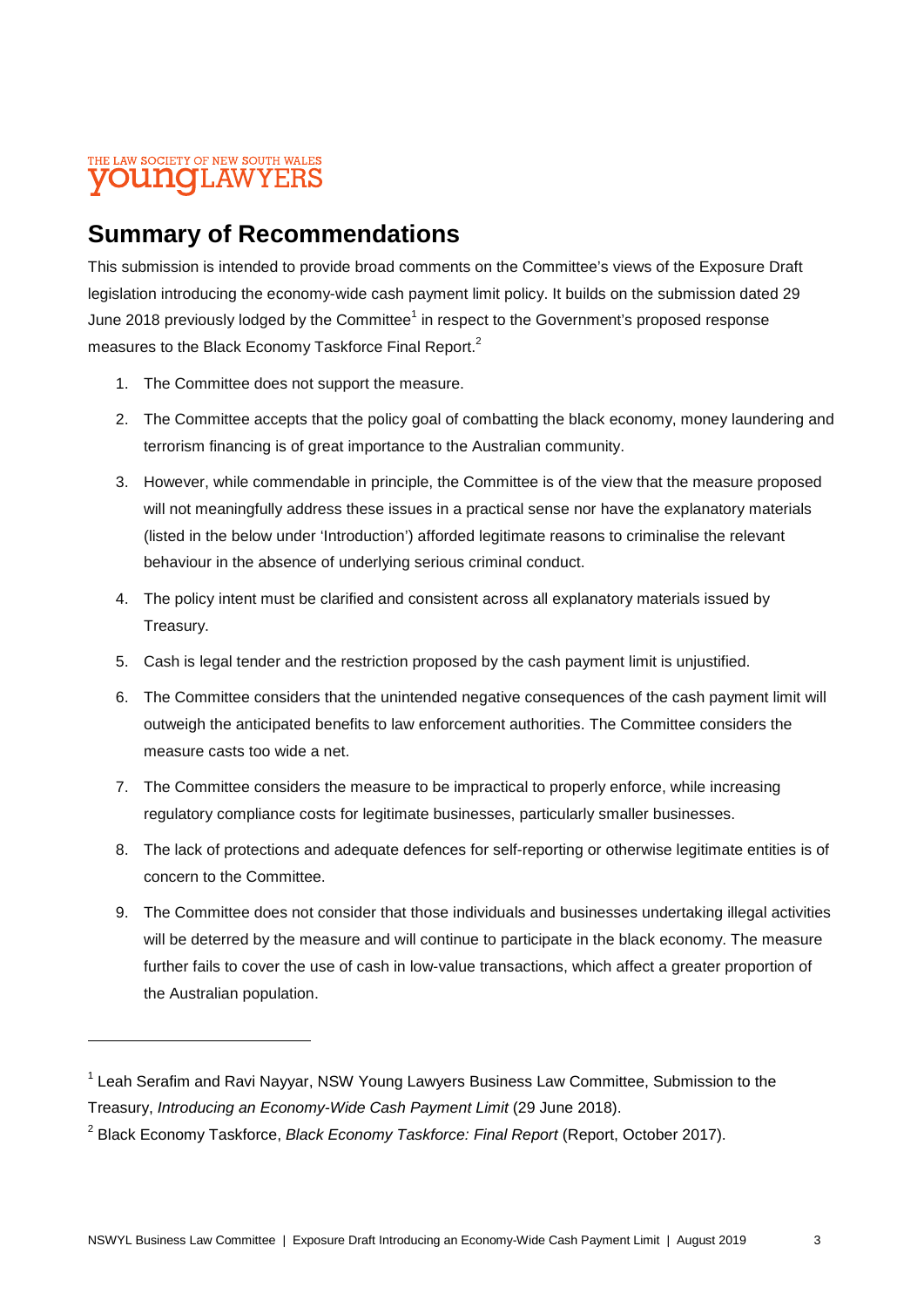#### THE LAW SOCIETY OF NEW SOUTH WALES **OUNG**LAWYERS

- 10. The Committee considers that the funds allocated to the measure should be reallocated to bolster existing powers and resourcing of regulatory and law enforcement agencies to deliver greater value to the community than the implementation of the recommended cash payment limit.
- 11. In the event the measure is adopted, the Committee:
	- a. Recommends that the cash payment limit offences should not be criminalised or, if criminalised, that there is underlying conduct amounting to a serious (existing) criminal offence.
	- b. Recommends the commencement date be extended, and adequate transitional measures be inserted in the legislation, to accommodate the significant and costly change businesses (particularly in the travel and services industries) will be required to make to their systems to comply with the measure.
	- c. Recommends the nomination of one or more regulatory authorities to take responsibility for any self-reporting entities or entities seeking assistance to comply with the measure.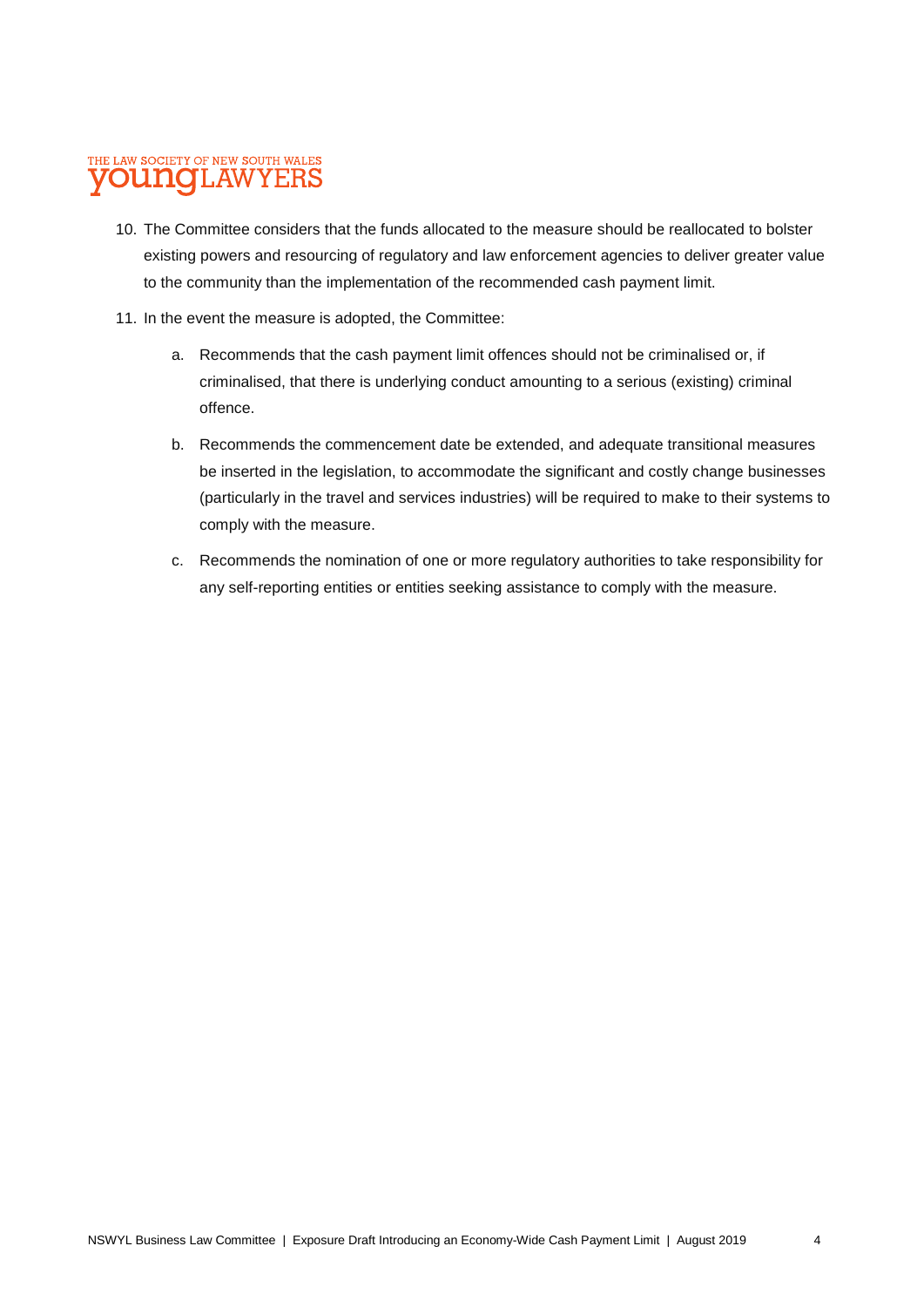## THE LAW SOCIETY OF NEW SOUTH WALES **OUNCILAWYEI**

# **Introduction**

The Government announced the introduction of an economy-wide cash payment limit of \$10,000 as part of the 2018-19 Budget, applicable to all payments made to businesses for goods and services from 1 July 2019 (see below regarding the change to the start date). Transactions in excess of this amount would need to be made using the electronic payment system or by cheque. The Committee lodged a submission dated 29 June 2018 in respect of the proposed measure.

The current Exposure Draft legislation and explanatory materials available on the Treasury website comprise:

- 1. Currency (Restrictions on the Use of Cash) Bill 2019 Exposure Draft (**ED Bill**);
- 2. Currency (Restrictions on the Use of Cash) (Consequential Amendments and Transitional Provisions) Bill 2019 Exposure Draft;
- 3. Currency (Restrictions on the Use of Cash Excepted Transactions) Instrument 2019 Exposure Draft;
- 4. Explanatory Materials on the Currency (Restrictions on the Use of Cash) (Consequential Amendments and Transitional Provisions) Bill 2019 and Currency (Restrictions on the Use of Cash – Excepted Transactions) Instrument 2019 Exposure Drafts (**ED EMs**); and
- 5. Summary page outlining the above.

The proposed cash payment limit introduces four new criminal offences and makes it a criminal offence to:

- 1. make or accept a payment from another entity (as defined); or
- 2. make or accept a payment from another entity that is part of a series of payments that are made for a supply or as a gift,

where the payment is or includes an amount of cash that equals or exceeds the \$10,000 cash payment limit. The remainder of the payment(s) must be made electronically or by cheque.

Exempt transactions include all cash deposits or withdrawals from a bank account with an authorised deposit-taking institution, exchanging foreign currency and all consumer-to-consumer transactions such as selling a second-hand car but exclude real property transactions.

The maximum penalty is two years' imprisonment and/or 120 penalty units (multiplied by five for corporations pursuant to section 4B of the *Crimes Act 1914* (Cth)).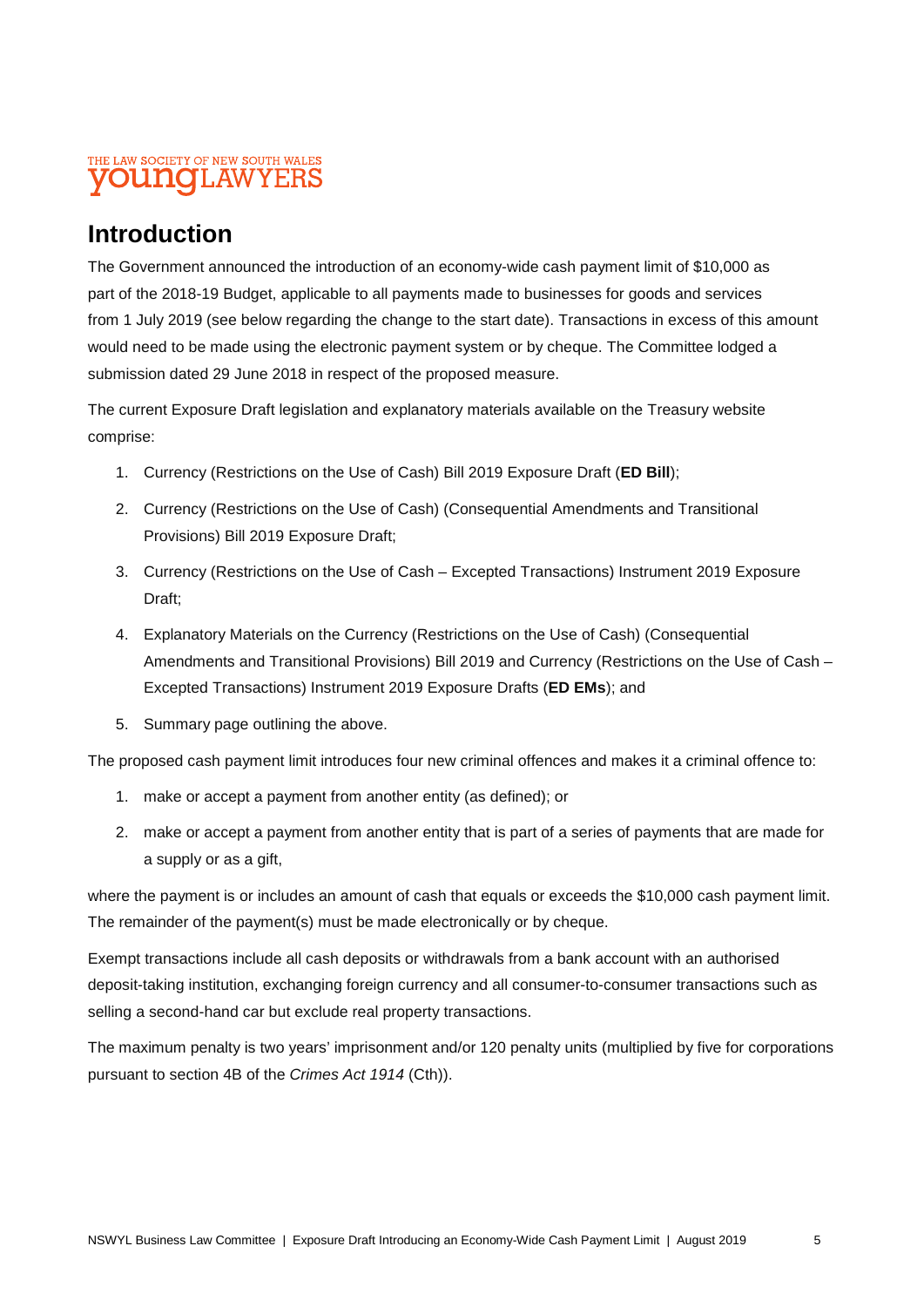## THE LAW SOCIETY OF NEW SOUTH WALES **OUNCILAWYEI**

The materials provide that the start date for the legislation will be 1 January 2020 and from 1 January 2021 for most AUSTRAC reporting entities (who will no longer need to report threshold transactions to AUSTRAC).

Unless otherwise stated all references to '\$' in this submission are to Australian Dollars.

# **Policy behind the measure**

There is an overwhelming lack of consistency in exactly what the intended policy underlying the cash payment limit is. The Exposure Draft materials variously describe the policy as being:

- 1. that non-cash forms of payment are "more convenient" for consumers and businesses;<sup>3</sup>
- 2. to mitigate the risk that large, anonymous cash payments may be used to facilitate money laundering and terrorism financing through avoiding the creation of an audit trail; $4$
- 3. to send a strong signal to the community that it is not acceptable to avoid tax and other obligations by paying with cash,<sup>5</sup> and to drive people away from cash as a means of payment;
- 4. because enforcement agencies find it "difficult or impossible" to prove the nature of the transaction when parties transact in cash;<sup>6</sup>
- 5. to prevent the use of cash in "economic" activities to avoid the scrutiny of regulatory authorities:<sup>7</sup> and
- 6. to give those uncomfortable about making or receiving payments in cash an opportunity to decline to use this method of transacting.<sup>8</sup>

The Committee agrees with the proposition that the black economy, particularly cash transactions, are characterised by anonymity and an arguable lack of accountability for breach of taxation laws and the criminal offences of money laundering and terrorism financing. In many cases the use of cash may cloak

 $^3$  Exposure Draft Explanatory Materials, Currency (Restrictions on the Use of Cash) Bill 2019 (Cth) [1.6].

<sup>&</sup>lt;sup>4</sup> Exposure Draft Explanatory Materials, Currency (Restrictions on the Use of Cash) Bill 2019 (Cth) [1.8].

Note the error in the drafting of this paragraph, which should state "*…used to facilitate money laundering...*". <sup>5</sup> Summary page "Quick Facts".

<sup>&</sup>lt;sup>6</sup> Exposure Draft Explanatory Materials, Currency (Restrictions on the Use of Cash) Bill 2019 (Cth) [1.48].

<sup>&</sup>lt;sup>7</sup> Currency (Restrictions on the Use of Cash) Bill 2019 (Cth) s 3(1). The Note to the subsection alternately refers to "illicit" activities, as opposed to the term "economic" activities in subsection 3(1).

 $8$  As discussed at the Treasury Stakeholder Roundtable meeting on 7 August 2019.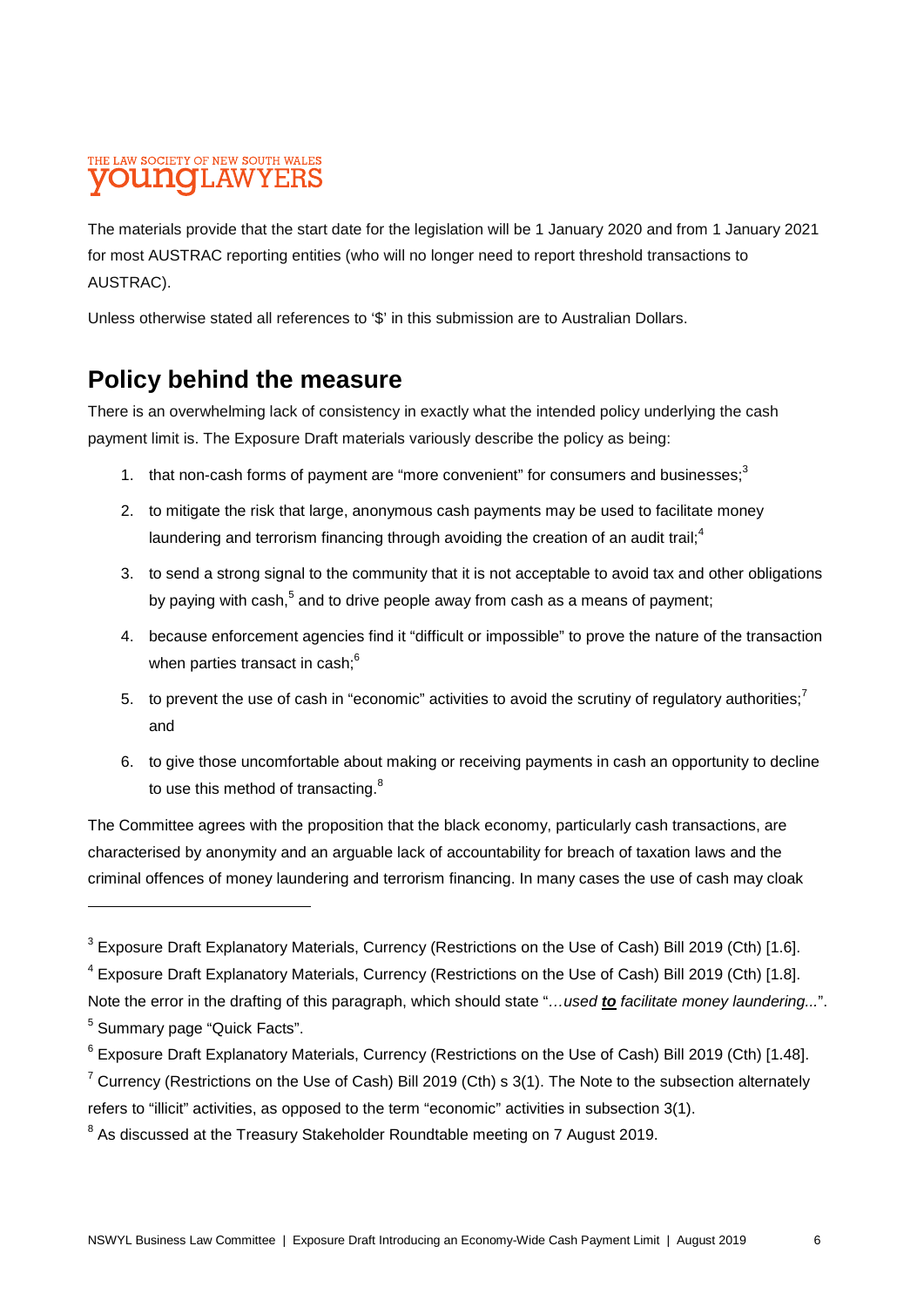## THE LAW SOCIETY OF NEW SOUTH WALES **OUITIC II, AWYEH**

underlying illicit operations involving serious criminal offences as well as potential terrorist conduct. Participants in the black economy perpetuate a cycle of disregard for the imperative of the identification and disruption of financial crime (including tax evasion), as well as the role of regulatory enforcement in Australian society.

# **Concerns about the Exposure Draft legislation and materials**

The Committee, however, has significant concerns about the proposed cash payment limit measure, including:

- 1. Whether the measure undermines the rule of law and civil liberties;
- 2. Whether the measure can be properly enforced;
- 3. Whether the measure is in fact effective in preventing the underlying 'cash economy' behaviours that Treasury seeks to change; and
- 4. Short timeframe for the introduction of the measure.

#### **Undermining civil liberties**

#### **Cash as legal tender**

As correctly identified at paragraph 1.4 of the EM, Australian currency is legal tender. It is largely assumed by the public that they have a right to transact in the established accepted form of currency in Australia.

From a business perspective, not only do electronic transactions cost more to undertake, but there is a greater risk of online fraud, identity theft and failure for money to clear an account. Cash provides a stable and immediately effective mechanism by which businesses can transact. The number of EFTPOS systems' outages in recent years reinforces the role of cash as a fallback mechanism for payments.<sup>9</sup>

The Committee considers that the cash payment limit is an unnecessary curb on the liberty to use cash for legitimate transactions. To criminalise the mere act of making or accepting legal tender, in the absence of underlying conduct that causes harm to society (such as money laundering or terrorism financing), is unacceptable. This is also considered below.

<sup>&</sup>lt;sup>9</sup> See eg Stephanie Chalmers and Michael Janda, 'Payments at Retailers, Including Woolworths, Hit by Telstra Outage; ATMs, EFTPOS Affected', *Australian Broadcasting Corporation* (News article, 12 July 2019) < https://www.abc.net.au/news/2019-07-11/telstra-outage-takes-down-atms-eftpos/11300926>.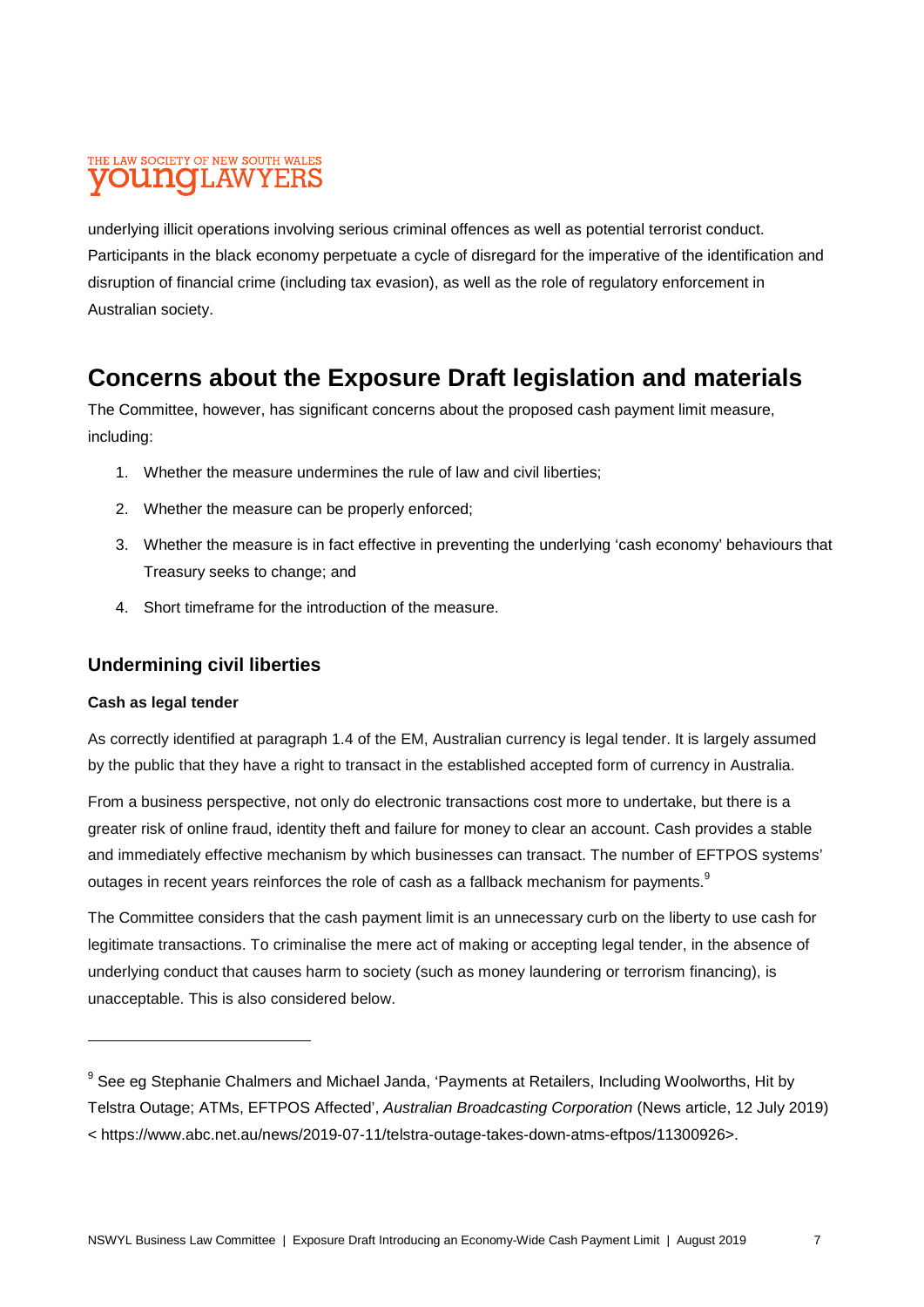## THE LAW SOCIETY OF NEW SOUTH WALES **OUNOLAWYERS**

The Committee further notes that no amendments are proposed to be made to either the *Currency Act 1965* (Cth) nor the *Reserve Bank Act 1965* (Cth) as part of the suite of changes required to be made to accommodate the cash payment limit.

#### **Criminal offence not warranted**

The Committee submits that criminalising the conduct targeted by the cash payment limit measure is unwarranted.

Firstly, the proposed measure is unnecessary since there are already clear criminal prohibitions for financial crimes such as foreign bribery, terrorism financing and money laundering.<sup>10</sup> The Committee questions what value a further criminal prohibition would add in terms of helping the law enforcement and intelligence communities disrupt criminal and terrorist activity when they have a number of existing legal authorities to leverage. In particular, the Committee draws the Treasury's attention to the *Criminal Code Act 1995* (Cth) s 400.8(3)(c), which criminalises the dealing in relation to money or property *of any value* with a fault element of *negligence* 'as to the fact that the money or property is proceeds of crime or the fact that there is a risk that it will become an instrument of crime (as the case requires)'. This is a very broad prohibition which can be used to prosecute a wide variety of black economy activity; instead of the proposed measure that does not discriminate between conduct otherwise constituting a financial crime and that which does not.

In the event the cash payment limit is enacted, the Committee submits that breaching the limit should be confined only to a civil (and not criminal) penalty with monetary repercussions. While the Committee acknowledges Treasury's position that introducing the cash payment limit is designed to 'deter' certain behaviours, the Committee considers that there is no justification for the imposition of a criminal offence where that offence does not require proof of any underlying criminal conduct. Criminal offences should not, as a rule, be imposed lightly.

Further, important aspects of the ED Bill, such as a full suite of available defences and important aspects of proving strict liability elements, hinge on what is prescribed by the Minister. For instance, the valuation mechanism to convert the value of the payment into Australian Dollars is dependent on the Minister, which could have serious implications for the travel industry. Given this information is not yet available the Committee cannot comment on whether the methods prescribed by the Minister are appropriate.

The proposed extraterritorial operation of the ED Bill is even more problematic. By providing for the offences to have extraterritorial effect pursuant to "category B" of the *Criminal Code*, any Australian citizen or company will be exposed to criminal punishment for accepting cash payments anywhere in the world –

<sup>10</sup> *Criminal Code Act 1995* (Cth) s 70.2, divs 103, 400.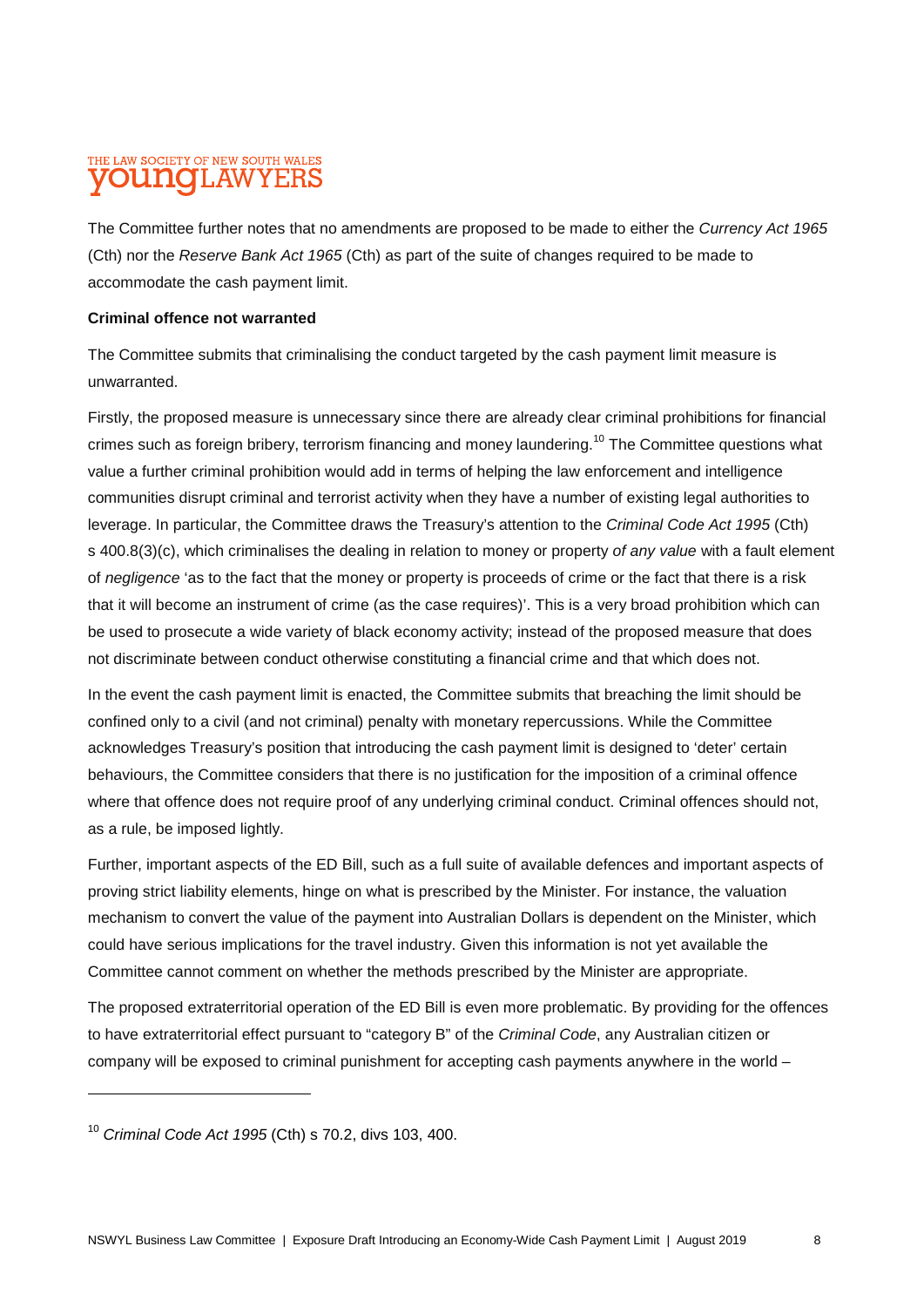## THE LAW SOCIETY OF NEW SOUTH WALES **OUNCLAWYERS**

regardless of its legality where it occurs . The Committee submits that it is unjustified and inappropriate for Australia to seek to regulate commercial practices that occur entirely overseas.

#### **Enforcement mechanisms**

Further to the above comments, the Committee considers there to be significant omissions in the Exposure Draft materials in that:

- 1. no regulator or authority is specifically responsible for administering the proposed measure;
- 2. an entity will self-incriminate if it is to attempt to report its breach of the cash payment limit to a regulator; and, equally
- 3. because no one regulator is responsible then entities do not have access to guidance or resources to assist them in the transition to electronic transacting nor to either report others in breach of the rules or to self-report.

The Committee considers these omissions need to be resolved if the measure is introduced.

#### **Effectiveness of the measure**

#### **Practical realities**

The Committee believes that the cash payment will not, in practical terms, be effective in preventing or deterring individuals and businesses from participating in the black economy. The Committee's reasons for this position were extensively explained in its previous submission to Treasury.<sup>11</sup>

It is understood that one of the policy objectives of the cash payment limit is to target serious crime such as money laundering and terrorism financing. The Committee believes such operations will continue to flaunt the law and use cash as their preferred method of transacting and that the existing criminal offences should be applied to these operations.

If, on the other hand, the policy objective is in fact to change everyday Australians' perception of cash as a tool to avoid taxation obligations, then the measure is again ineffective because low-level transactions are not caught by the rules.

<sup>&</sup>lt;sup>11</sup> Leah Serafim and Ravi Nayyar NSW Young Lawyers Business Law Committee, Submission to the Treasury, *Introducing an Economy-Wide Cash Payment Limit* (29 June 2018).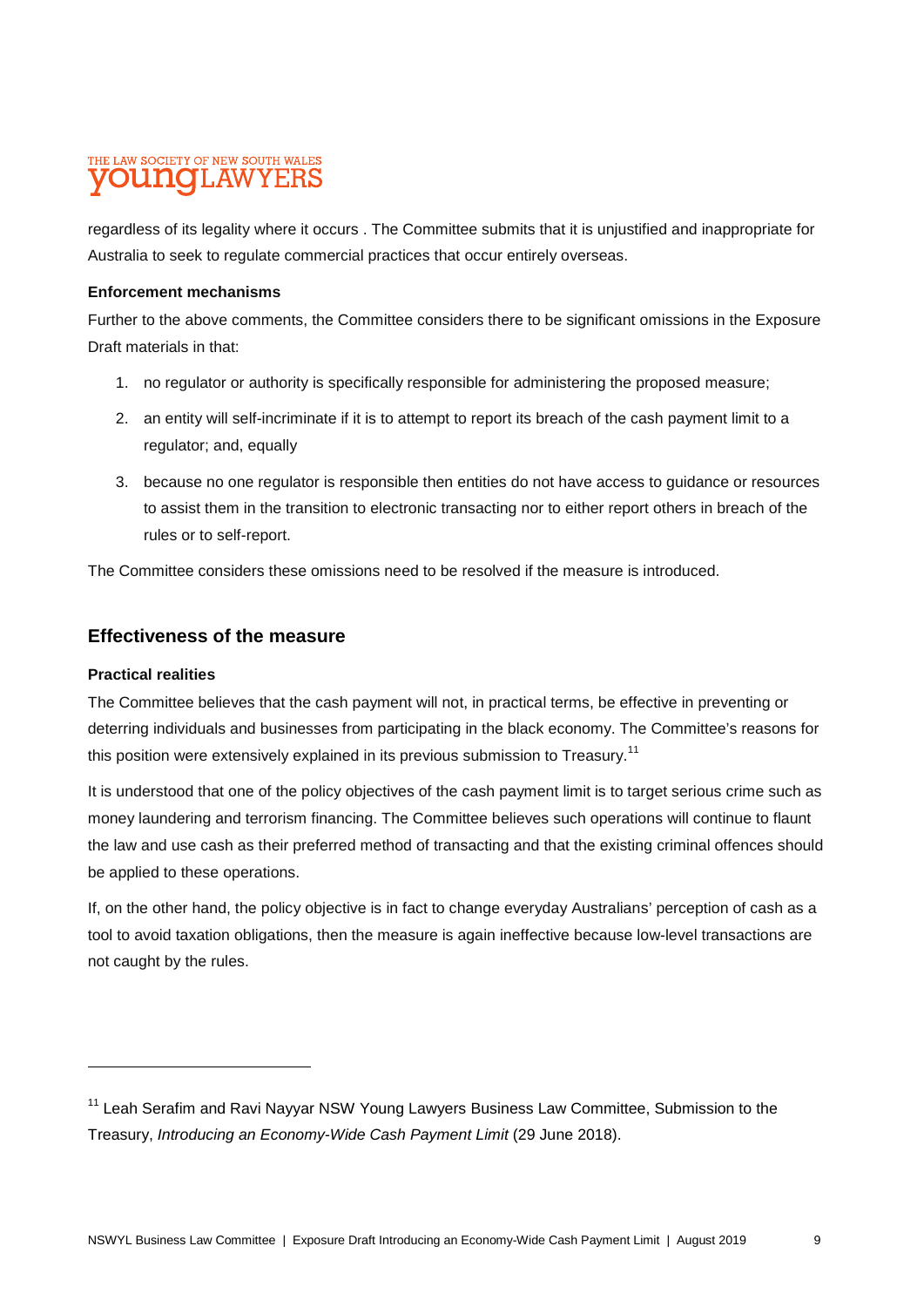## THE LAW SOCIETY OF NEW SOUTH WALES **OUINOILAW**

#### **Fails to target the real black economy**

The Committee reminds the Treasury of the inherent difficulty of measuring black economy activity.<sup>12</sup> Lynch and Nayyar consider that 'any estimates of the size of the shadow economy involve a degree of speculation, given the criminal world's inherent opaqueness'.<sup>13</sup>

The policy basis for the proposed measure thus seems flawed, given that the activity it seeks to target is rather amorphous and liable to simply change so as to avoid the impact of the ED Bill. In such circumstances the effect of the ED Bill is likely to principally fall upon otherwise legitimate persons and businesses, while potentially strengthening 'negative perceptions of regulatory risk and fairness among compliant businesses, potentially even driving them to align themselves closer to the black economy'.<sup>14</sup>If that occurs, then regulators and law enforcement agencies lose the visibility they had of such businesses and the ability to help them maintain their compliance.<sup>15</sup>

Also, the stated purpose of the legislation is to change people's perception that cash can be used to circumvent the tax system and law enforcement authorities. However, a majority of people will be dealing with low-value transactions unaffected by the ED Bill in any event.

The Committee does not consider this measure truly combats the major segments of the black economy that a majority of Australians deal with on a day-to-day basis, being the retail sector and small business enterprises.

The Committee also questions why, if the proposed measure is enacted, Section 5 of the Draft Currency (Restrictions on the Use of Cash—Excepted Transactions) Instrument 2019 (Cth) would exempt 'payments relating to personal or private transactions' from the operation of the proposed measure. The purpose of this provision is defined as 'to exclude these private activities occurring outside a commercial or regulatory

- <sup>14</sup> Leah Serafim and Ravi Nayyar, NSW Young Lawyers Business Law Committee, Submission to the Treasury, *Introducing an Economy-Wide Cash Payment Limit* (29 June 2018) 8.
- <sup>15</sup> See eg Leah Serafim and Ravi Nayyar, NSW Young Lawyers Business Law Committee, Submission to the Treasury, *Introducing an Economy-Wide Cash Payment Limit* (29 June 2018) 6.

<sup>12</sup> Black Economy Taskforce, *Black Economy Taskforce: Final Report* (Report, October 2017) 23.

<sup>13</sup> Nathan Lynch and Ravi Nayyar, *Exploring the Dark Economy: The Mystery of Australia's A\$76 Billion Cash Mountain* (Thomson Reuters Regulatory Intelligence Article, March 2019) 4,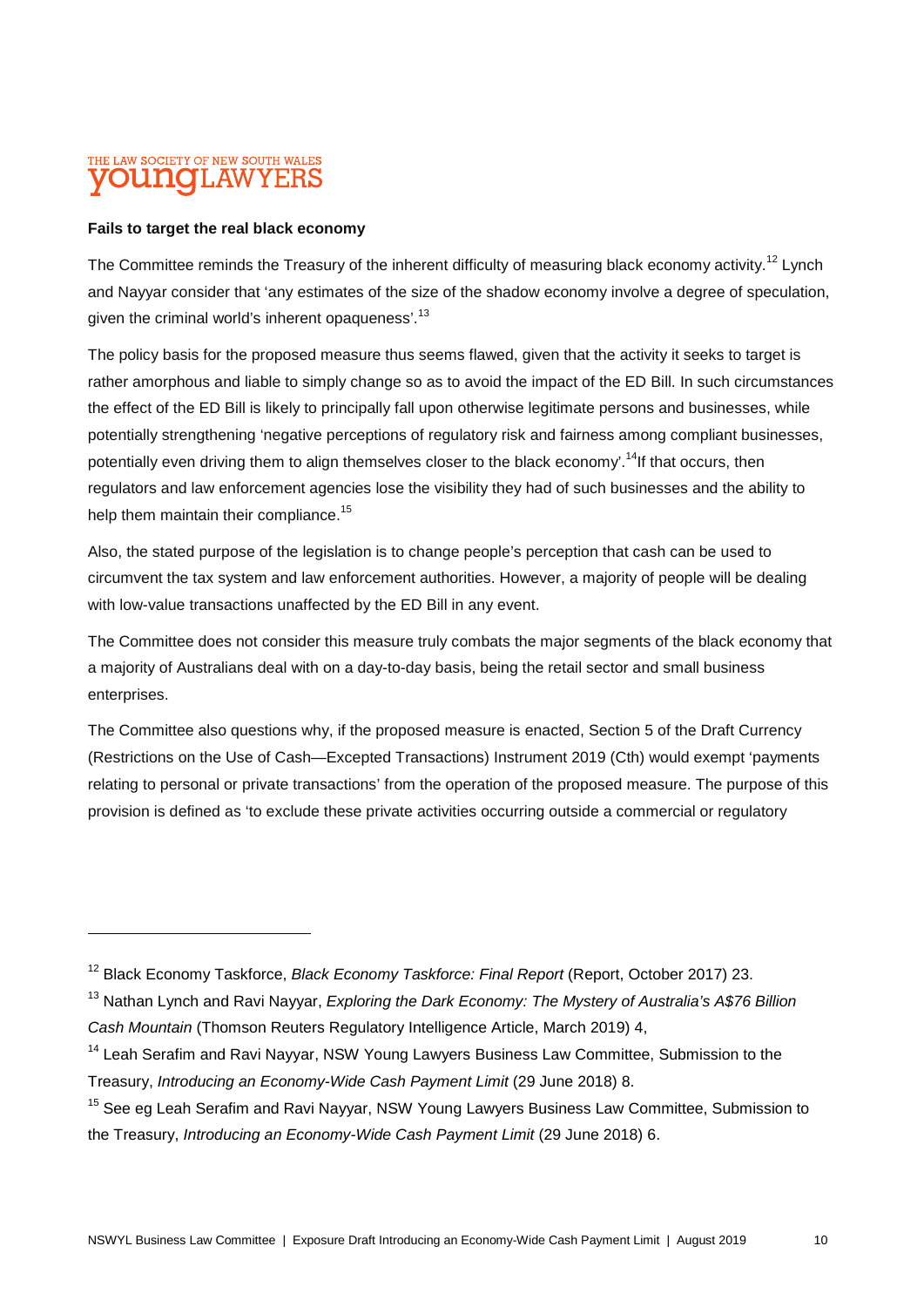## THE LAW SOCIETY OF NEW SOUTH WALES **OUNOLAWYERS**

context, such as private gifts (but not donations to charities), inheritances and occasional private sales of assets (for example, the private sale of a used car)'.<sup>16</sup>

The Committee considers such an exemption to be flawed. It excludes arguably sizeable amounts of black economy activity, not least since the mentioned sales of assets can be used to integrate criminal proceeds as part of their laundering and/or that an Australian Business Number is not necessary to commit financial crimes. The Committee's views also stem from its reading of the threshold transaction reporting obligation of AUSTRAC reporting entities - *Anti-Money Laundering and Counter-Terrorism Financing Act 2006* (Cth) s 43 ('*AMLCTF Act*') does not vary their responsibilities as per whether the threshold transaction is 'personal or private' or not. Similarly, the *AMLCTF Act* s 41 does not vary the suspicious matter reporting obligation for AUSTRAC reporting entities nor any of the indicators in that section for assessment of whether a matter is suspicious as per whether the threshold transaction is 'personal or private' or not.

For the avoidance of doubt, the Committee does not consider that it is appropriate to prohibit cash payments at all. However, the \$10,000 cash payment limit in combination with the abovementioned exemption will significantly limit the ED Bill's efficacy for its stated purpose, such that its real effect is likely to fall largely upon law-abiding citizens who should not be targeted.

#### **Timeframe for introducing the measure**

#### **Commencement date**

The timeframe for the introduction of the measure (1 January 2020 for most entities and from 1 January 2021 for most AUSTRAC reporting entities) should be extended to accommodate industry and business concerns about needing to expend significant time and costs changing systems to comply with the measure.

While Treasury's summary page on the measure states the introduction of the cash payment limit "*will not impose additional reporting requirements on businesses and consumers*", it clearly creates significant compliance costs for businesses (particularly small businesses, the travel industry and remittance organisations).

A longer start date is especially imperative if Treasury does not propose to create any budget for educating the community about the change. Given the measure casts an incredibly wide net it would be sensible to ensure Australians are aware that their behaviours in fact need to change.

<sup>&</sup>lt;sup>16</sup> Exposure Draft Explanatory Materials, Currency (Restrictions on the Use of Cash-Excepted Transactions) Instrument 2019 (Cth) 4.